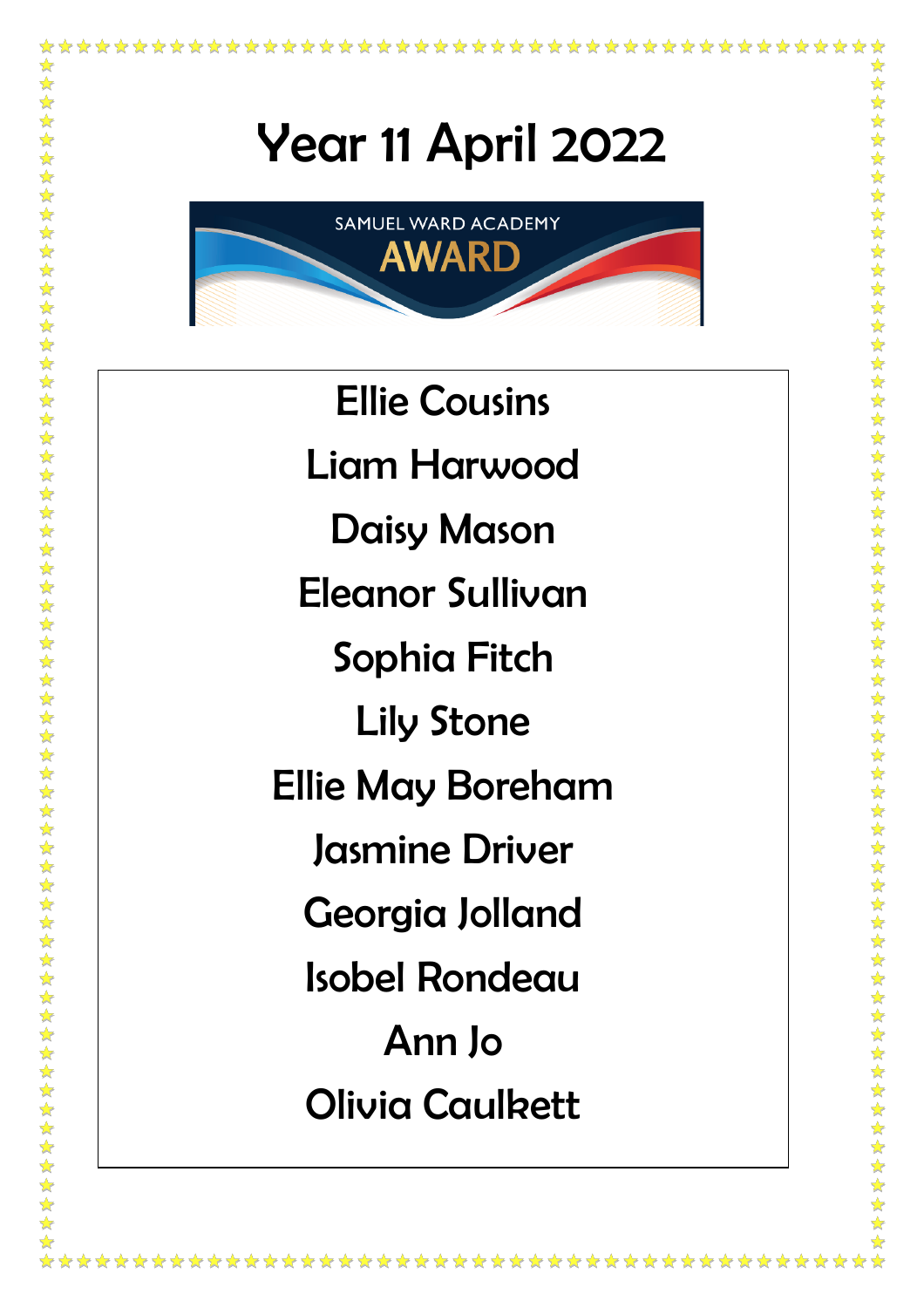

\*\*\*\*\*\*\*\*\*\*\*\*\*

女女女女女女女女女女女女女女女女女女女女

女女女女女女女女女女女女女女

\*\*\*\*\*\*\*

\*\*\*\*\*\*\*\*

Madeline Hancock-Smith Gabriella Bruce Angel Addison Eleanor Groves Siena Sander Charlotte Hulyer Ryleigh Morris Dexter Turpin Kartikaa Parthipan Maia Martinez-Rogerson Aimee Bustin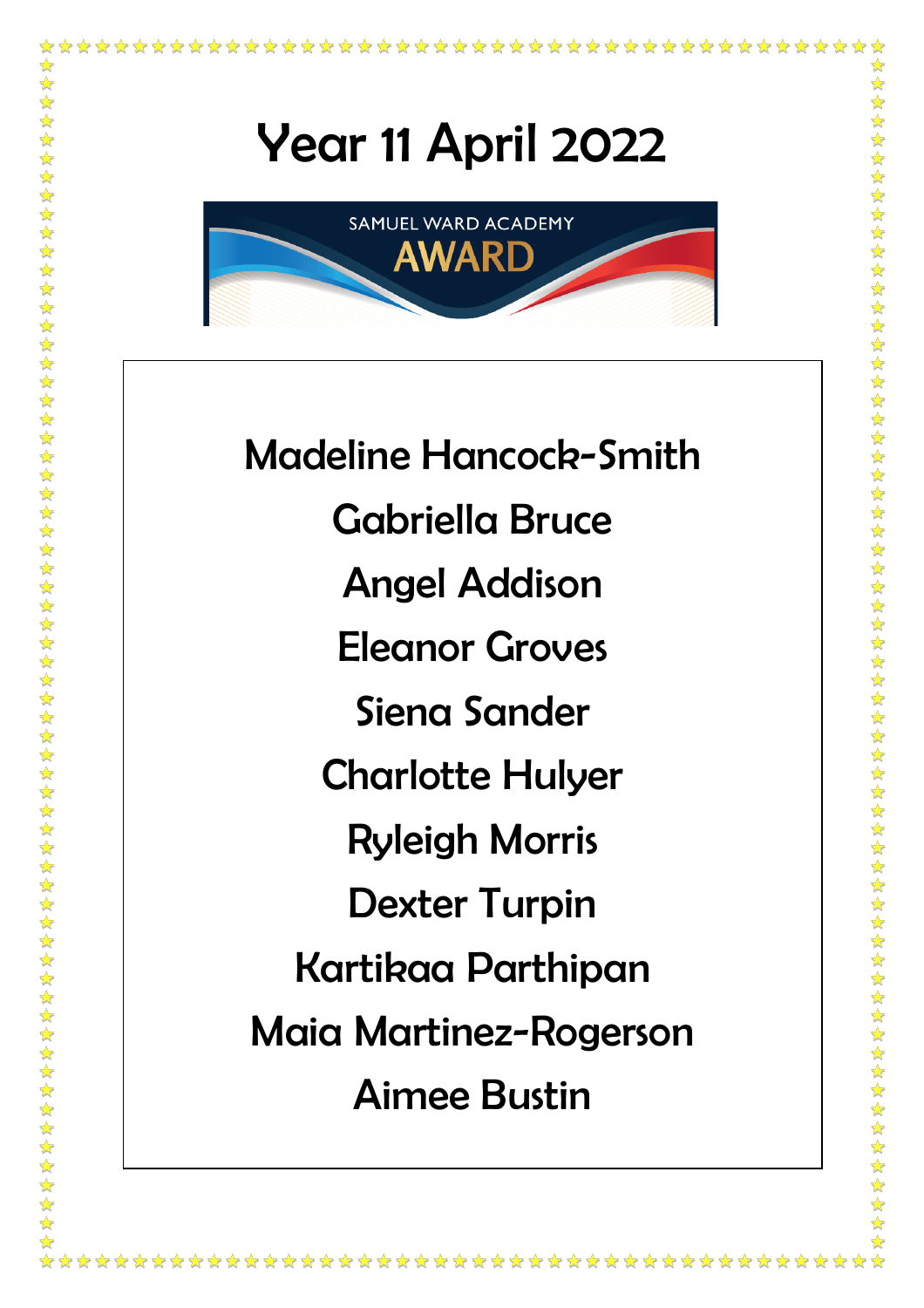大众

★★★★★

\*\*\*\*\*\*\*\*\*\*\*\*\*\*



Edward Newall Aleysha Nicholas Charlotte Ebbage Joshua Last Irene Shibu Moira Tupas Antony Gigi Evie Bhreathnach Anna Mathews Hayden Shepherd Kacey Long

\*\*\*\*\*\*\*\*\*\*\*\*\*\*\*\*\*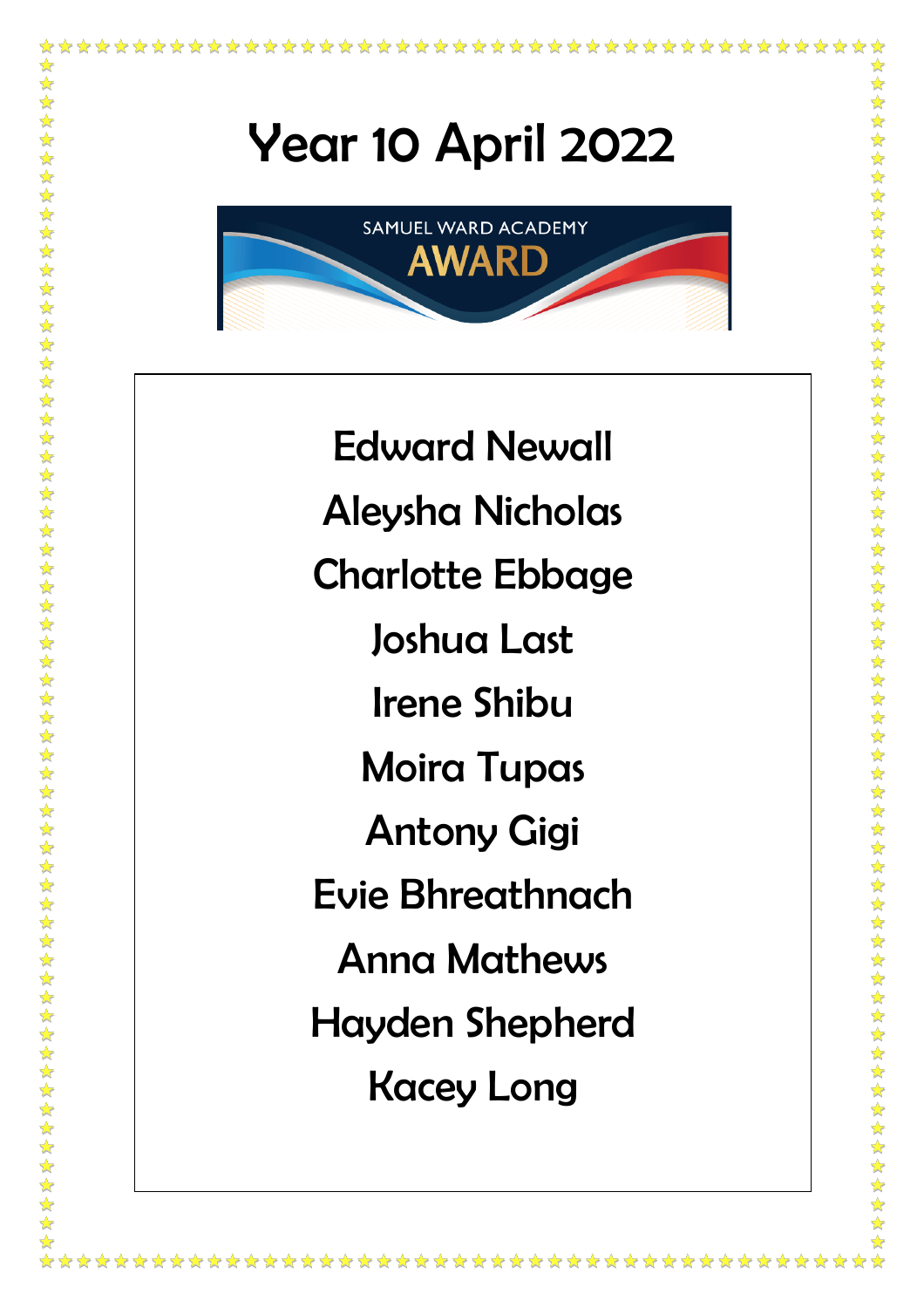\*\*\*\*\*\*\*\*\*\*\*\*\*\*\*\*\*\*\*\*\*\*\*\*\*\*\*\*\*\*\*\*\*\*\*\*

大众



Molly Jones Maddie Richardson Joanna Saiju Ellie Morgan-Owen Maia Bustin Livia Nichols Carl Pagulayan Demi Jose Josh Wigmore Ginika Onu Iris Cowling Francesca Godfrey

\*\*\*\*\*\*\*\*\*\*\*\*\*\*\*\*\*\*\*\*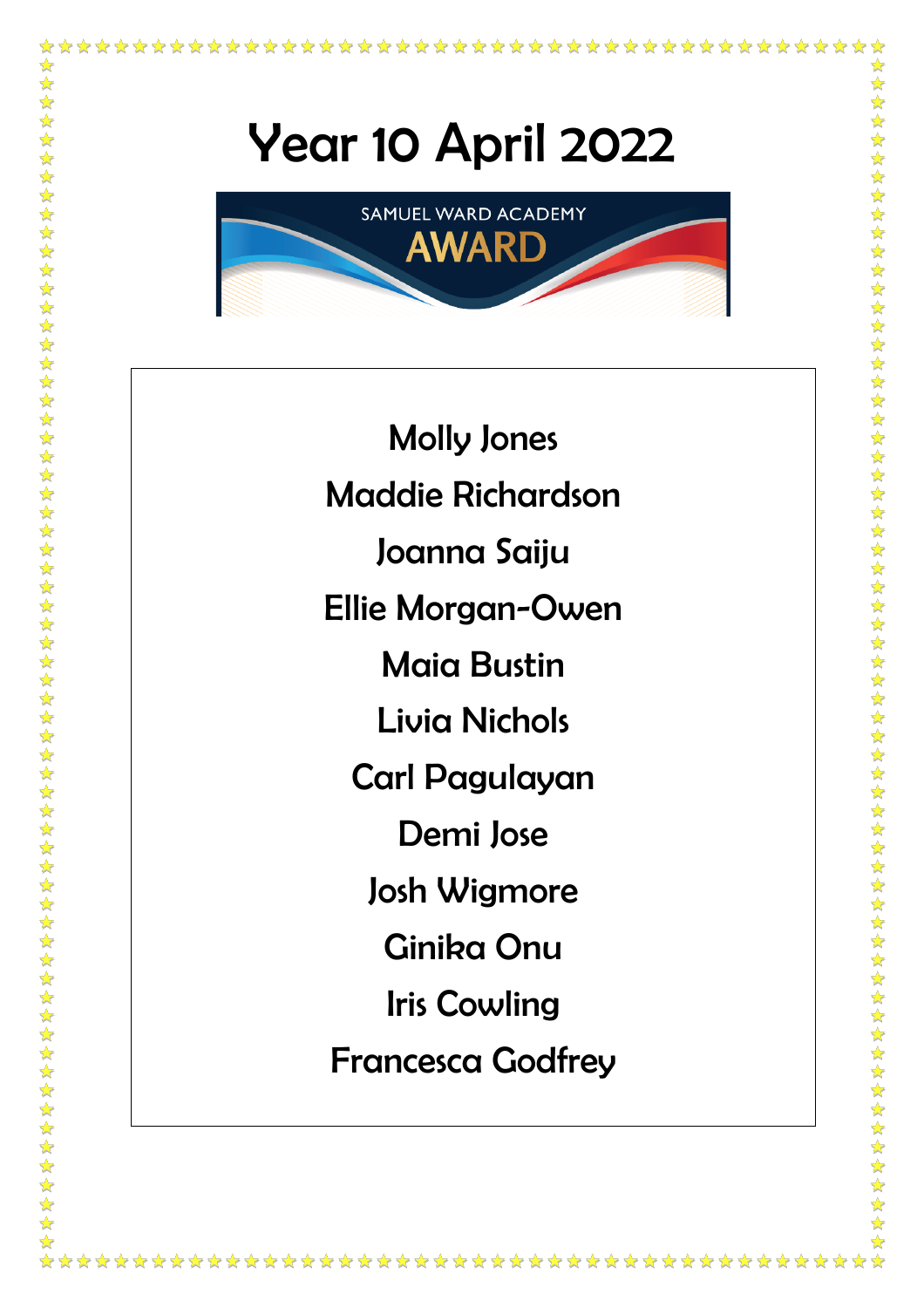大大



- **Grace Lloyd Emmeline Miller**
	- **Aaric Morales**
- **Grace Richardson**
	- **Evie Turnbull**
	- **Neha Cherady**
	- **Cahir William**
		- **Diana Sava**
		- **Karla Ayris**
- **Gabriella Rundle-Shahzad**
	- **Samuel Harris**
	- **Jessica Butcher**
	- **Lola Chamberlain**
		- **Elif Gokkaya**
		- **Luca Lambert**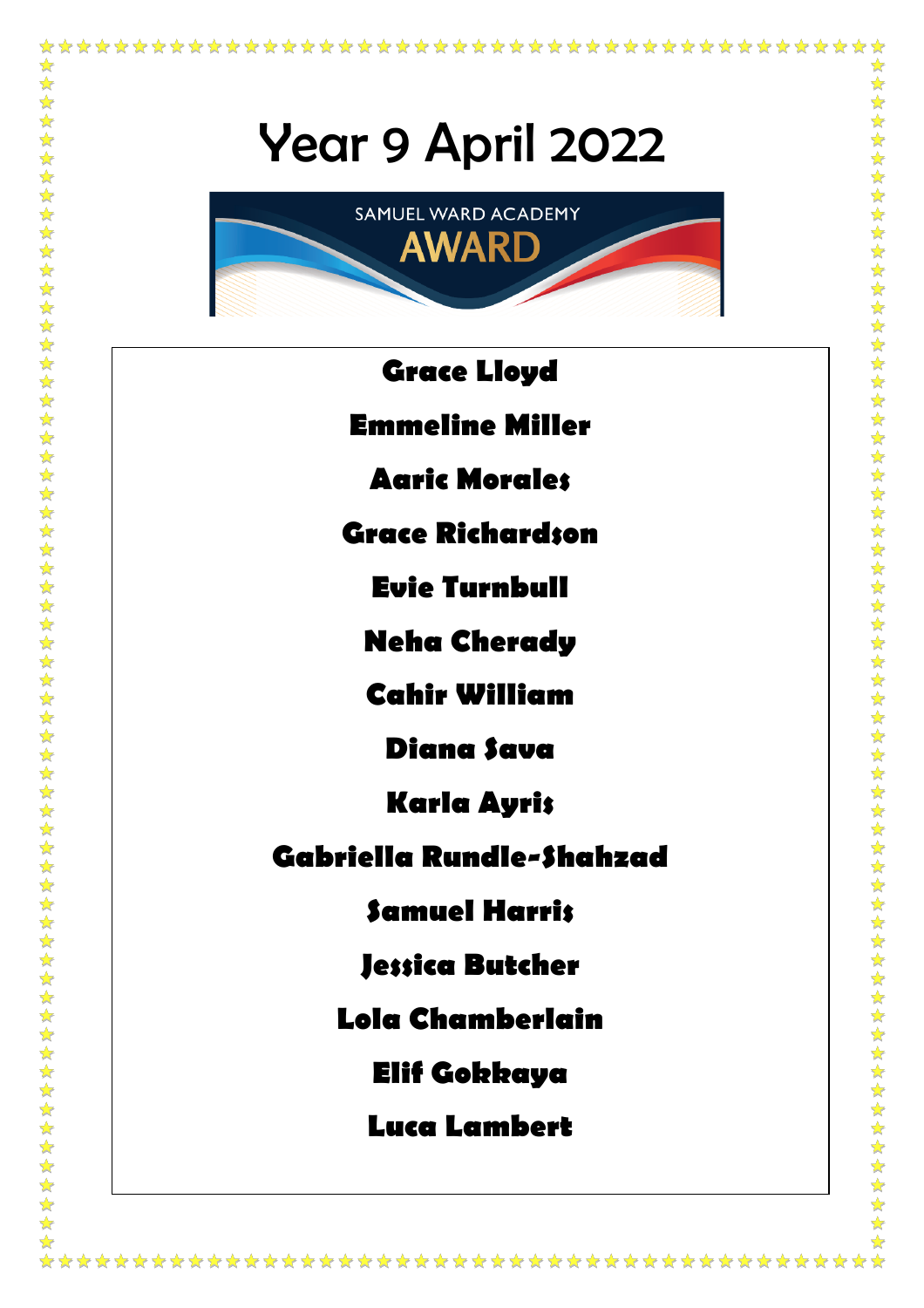

- Libby Head
- Juvi Carandang
	- Misha Kiselev
	- Zoe Boreham
		- Max Irvine
	- Nanda Sajith
- Scarlett Woodward

- Livvy Banks
- Bruna Mendes
	- Jess White
- Lindsey Hosei-Panganiban
	- Maea Robson
	- Maddie Thomas
	- Isabelle Hancock-Smith
		- Katie McCluskey

\*\*\*\*\*\*\*\*\*\*\*\*\*\*\*\*\*\*\*\*\*\*\*\*\*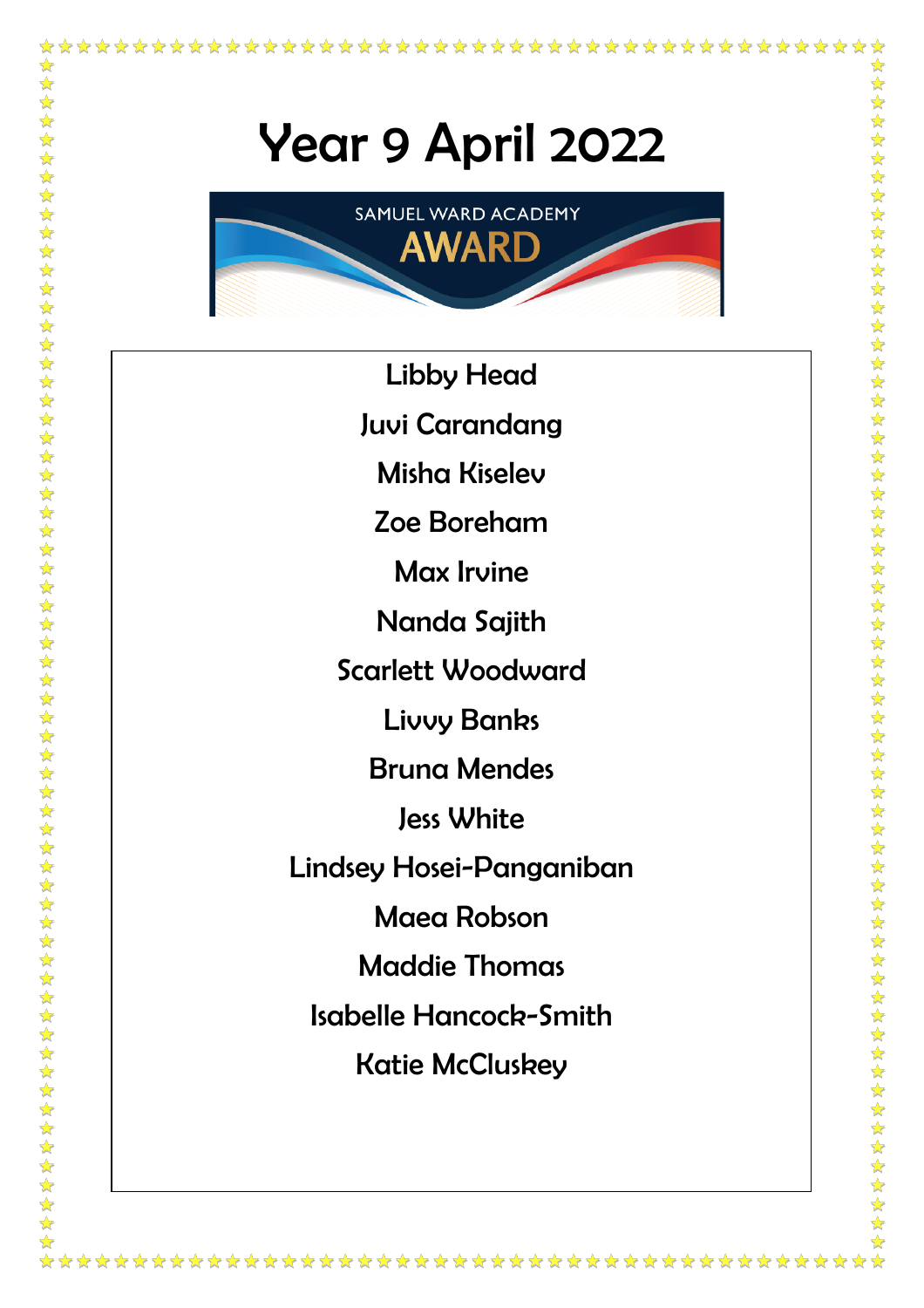

\*\*\*\*\*\*\*\*\*\*\*\*\*\*\*\*\*\*\*\*

大众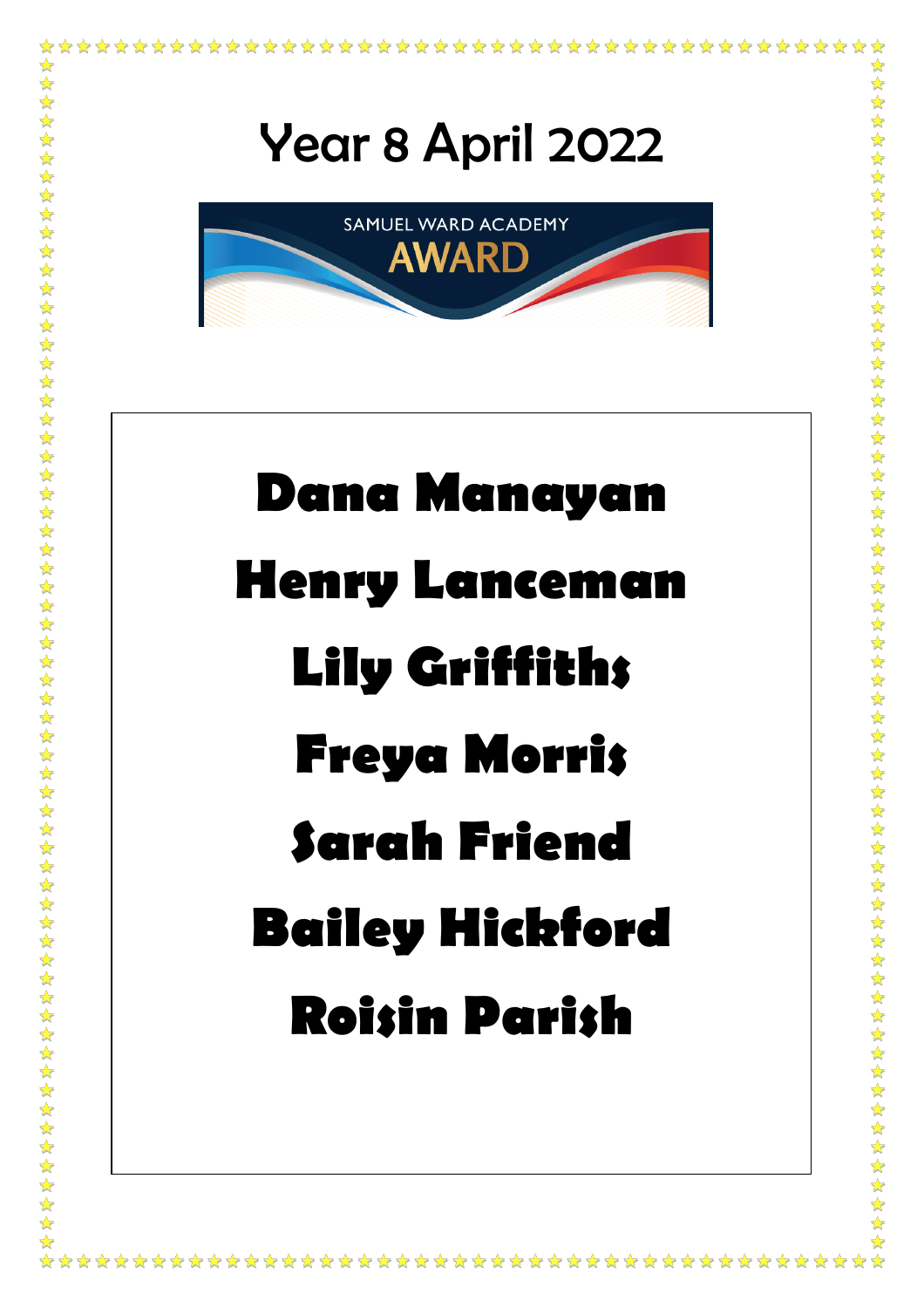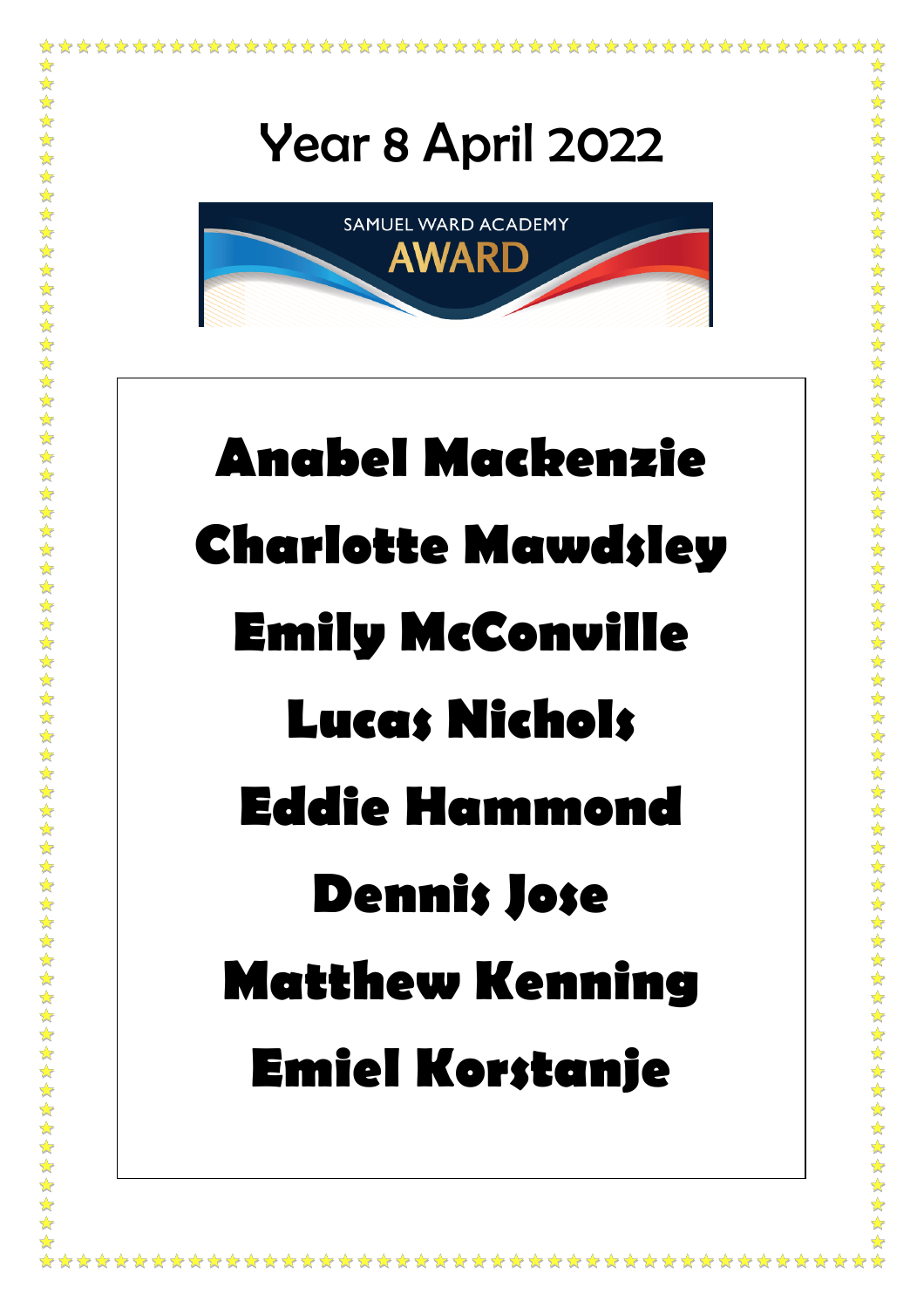大大

✿

 $\bigstar$ ☆





\*\*\*\*\*\*\*\*\*\*\*\*\*\*\*\*\*\*\*\*\*\*\*\*\*\*\*\*\*\*\*\*\*\*\*\*\*\*